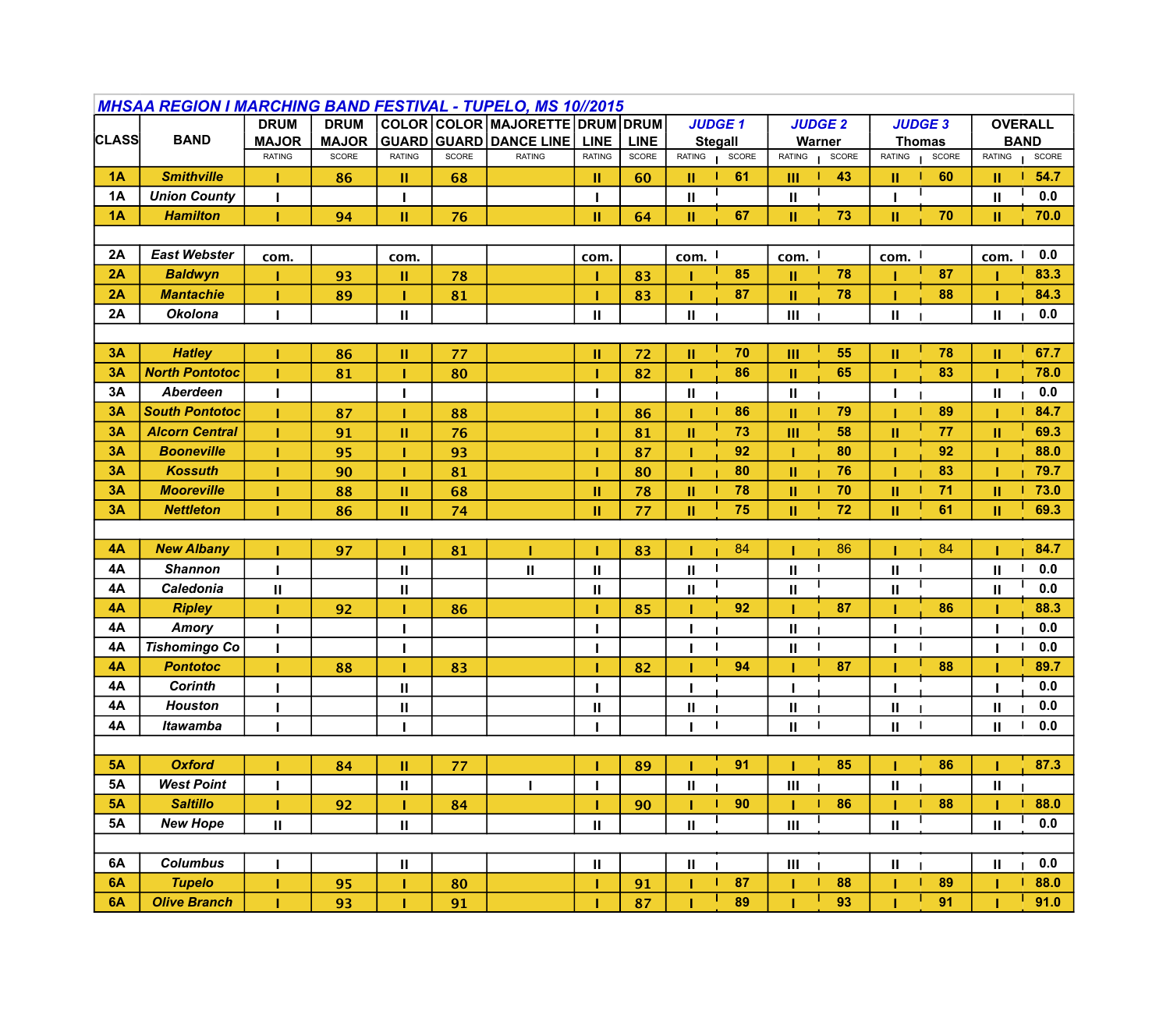|              |                        | <b>DRUM</b>            |                         | DRUM COLOR COLOR MAJORETTE DRUM Drum |                   |                     |               |       | <b>JUDGE</b> |              | <b>JUDGE</b> |               | <b>JUDGE</b> |              | <b>OVERALL</b> |              |
|--------------|------------------------|------------------------|-------------------------|--------------------------------------|-------------------|---------------------|---------------|-------|--------------|--------------|--------------|---------------|--------------|--------------|----------------|--------------|
| <b>CLASS</b> | <b>BAND</b>            |                        | MAJOR MAJOR GUARD GUARD |                                      | <b>DANCE LINE</b> | <b>LINE</b><br>Line |               | East  |              |              | Min          | <b>McAfee</b> |              | <b>BAND</b>  |                |              |
|              |                        | <b>RATING</b>          | Score                   | <b>RATING</b>                        | Score             | <b>RATING</b>       | <b>RATING</b> | Score | RATING       | <b>SCORE</b> |              | RATING SCORE  |              | RATING SCORE | RATING         | <b>SCORE</b> |
| 2A           | <b>Eupora</b>          | I                      |                         | $\mathbf{I}$                         |                   | N/A                 | I             |       | $\mathbf I$  | 88           | I            | 90            | I            | 90           | I              | 89.3         |
| 2A           | <b>JZ George</b>       | $\mathbf I$            |                         | $\mathbf{I}$                         |                   | N/A                 | $\mathbf{II}$ |       | $\mathbf I$  | 82           | $\mathbf{I}$ | 81            | $\mathbf I$  | 84           | $\mathbf{I}$   | 82.3         |
| 2A           | <b>Winona</b>          | I                      |                         | $\mathbf{I}$                         |                   | N/A                 | I             |       | $\mathbf{I}$ | 72           | $\mathbf{I}$ | 75            | $\mathbf{I}$ | 76           | $\mathbf{I}$   | 74.3         |
| 2A           | <b>Calhoun City</b>    | $\mathbf{I}$           |                         | r                                    |                   | N/A                 | $\mathbf{I}$  |       | $\mathbf{I}$ | 81           | $\mathbf{H}$ | 78            | $\mathbf{I}$ | 77           | $\mathbf{I}$   | 78.7         |
|              |                        |                        |                         |                                      |                   |                     |               |       |              |              |              |               |              |              |                |              |
| 3A           | <b>Water Valley</b>    | $\mathbf{I}$           |                         | $\mathbf{I}$                         |                   | N/A                 | r             |       | $\mathbf{I}$ | 69           | $\mathbf{I}$ | 71            | $\mathbf{I}$ | 70           | $\mathbf{I}$   | 70.0         |
| 3A           | <b>Indepedence</b>     | $\mathbf{I}$           |                         | $\mathbf{I}$                         |                   | N/A                 | ī             |       | $\mathbf{I}$ | 85           | $\mathbf{I}$ | 82            | $\mathbf{I}$ | 83           | ī              | 83.2         |
| 6AII         | <b>DeSoto Cent. JV</b> | CO                     |                         | N/A                                  |                   | N/A                 | I             |       | $\bf{I}$     |              | I            |               | $\bf{I}$     |              | $\mathbf I$    |              |
|              |                        |                        |                         |                                      |                   |                     |               |       |              |              |              |               |              |              |                |              |
| 4A           | <b>Greenwood</b>       | $\mathbf{I}\mathbf{I}$ |                         | $\mathbf{I}$                         |                   | $\mathbf{I}$        | I             |       | $\mathbf{I}$ |              | I            |               | $\bf{I}$     |              | $\bf{I}$       |              |
| 4A           | <b>Lafayette Co.</b>   | I                      |                         | I                                    |                   | N/A                 | I             |       | $\mathbf I$  |              | I            |               | $\mathbf{I}$ |              | $\mathbf I$    |              |
| 4A           | <b>Senatobia</b>       | $\mathbf{I}$           |                         | $\mathbf I$                          |                   | N/A                 | I             |       | $\bf{I}$     |              | T            |               | $\mathbf{I}$ |              | I              |              |
| 4A           | <b>Cleveland</b>       | $\mathbf I$            |                         | $\mathbf{I}$                         |                   | N/A                 | ī             |       | $\mathbf{I}$ | 87           | $\mathbf I$  | 85            | $\mathbf I$  | 91           | $\mathbf{I}$   | 87.7         |
|              |                        |                        |                         |                                      |                   |                     |               |       |              |              |              |               |              |              |                |              |
| 5A           | <b>Lake Cormorant</b>  | $\mathbf{I}$           |                         | $\mathbf{I}$                         |                   | N/A                 | $\mathbf{I}$  |       | $\mathbf{I}$ |              | T            |               | $\bf{I}$     |              | $\bf{I}$       |              |
| 5A           | <b>Lewisburg</b>       | I                      |                         | $\mathbf{I}$                         |                   | N/A                 | Ī             |       | $\mathbf I$  | 91           | $\mathbf I$  | 91            | $\mathbf I$  | 96           | Ī              | 92.7         |
| 5A           | <b>Center Hill</b>     | I                      |                         | $\mathbf{I}$                         |                   | N/A                 | r             |       | $\mathbf{I}$ | 85           | п            | 82            | I            | 95           | ī              | 87.3         |
| 5A           | <b>Grenada</b>         | $\mathbf{I}$           |                         | $\mathbf{I}$                         |                   | N/A                 | I             |       | $\mathbf{I}$ |              | $\bf{I}$     |               | $\bf{I}$     |              | $\bf{I}$       |              |
|              |                        |                        |                         |                                      |                   |                     |               |       |              |              |              |               |              |              |                |              |
| 6A           | <b>Hernando</b>        | T                      |                         | $\mathbf{I}$                         |                   | N/A                 | L             |       | $\mathbf{I}$ | 90           | $\mathbf{I}$ | 91            | $\mathbf{I}$ | 95           | L              | 91.8         |
| 6A           | <b>South Panola</b>    | $\mathbf{I}$           |                         | $\mathbf{I}$                         |                   | N/A                 | $\mathbf{I}$  |       | $\mathbf{I}$ |              | $\mathbf{I}$ |               | $\bf{I}$     |              | I              |              |
| 6A           | <b>Greenville</b>      | $\mathbf{I}$           |                         | $\mathbf{I}$                         |                   | $\mathbf{I}$        | $\mathbf{I}$  |       | I            |              | $\bf{I}$     |               | $\mathbf{I}$ |              | I              |              |
| 6A           | <b>Southaven</b>       | $\mathbf I$            |                         | $\mathbf{I}$                         |                   | N/A                 | r             |       | $\mathbf{I}$ | 96           | $\mathbf I$  | 93            | $\mathbf{I}$ | 94           | r              | 94.2         |
| 6A           | <b>Starkville</b>      | $\bf{I}$               |                         | $\mathbf{I}$                         |                   | N/A                 | I             |       | $\bf{I}$     |              | $\bf{I}$     |               | $\bf{I}$     |              | $\bf{I}$       |              |
| 6A           | <b>Horn Lake</b>       | CO                     |                         | $\mathbf{I}$                         |                   | N/A                 | I             |       | $\bf{I}$     | 90           | $\mathbf I$  | 87            | $\mathbf I$  | 93           | Ī              | 90.0         |
| 6A           | <b>DeSoto Central</b>  | I                      |                         | $\mathbf{I}$                         |                   | N/A                 | Т             |       | T            | 94           | I            | 96            | T            | 98           |                | 95.8         |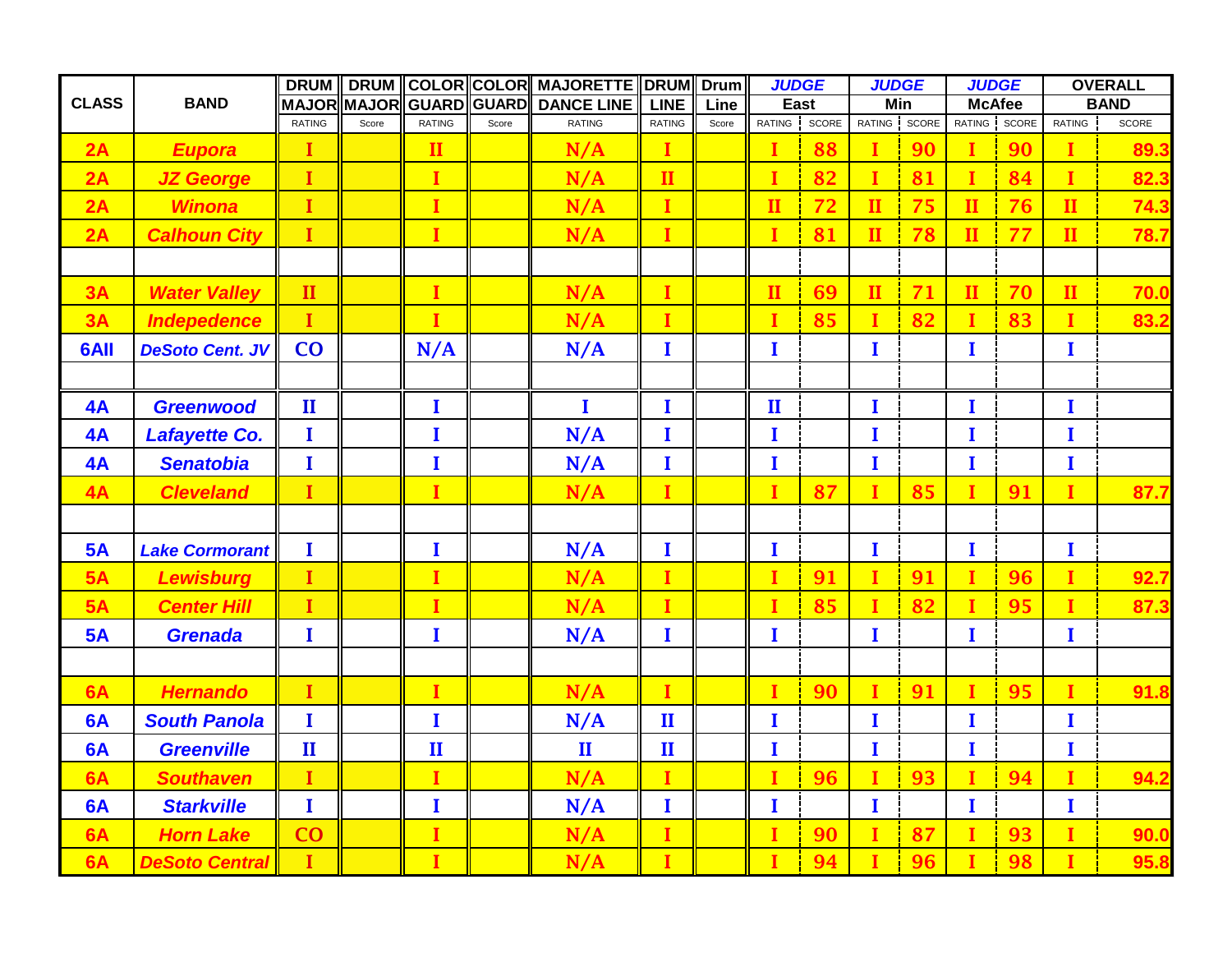| MHSAA Region III State Marching Evaluation - Scooba, MS - Oct. 10, 2015 |                        |                             |                             |                              |                              |                                       |       |                            |                            |                               |              |                               |       |                               |                 |                               |       |
|-------------------------------------------------------------------------|------------------------|-----------------------------|-----------------------------|------------------------------|------------------------------|---------------------------------------|-------|----------------------------|----------------------------|-------------------------------|--------------|-------------------------------|-------|-------------------------------|-----------------|-------------------------------|-------|
|                                                                         |                        | <b>DRUM</b><br><b>MAJOR</b> | <b>DRUM</b><br><b>MAJOR</b> | <b>COLOR</b><br><b>GUARD</b> | <b>COLOR</b><br><b>GUARD</b> | <b>MAJORETTE</b><br><b>DANCE LINE</b> |       | <b>DRUM</b><br><b>LINE</b> | <b>DRUM</b><br><b>LINE</b> | <b>BAND</b><br><b>JUDGE 1</b> |              | <b>BAND</b><br><b>JUDGE 2</b> |       | <b>BAND</b><br><b>JUDGE 3</b> |                 | <b>OVERALL</b><br><b>BAND</b> |       |
| <b>CLASS</b>                                                            | <b>BAND</b>            | <b>Hawkins</b>              | Score                       | <b>Broome</b>                | Score                        | <b>Broome</b>                         | Score | <b>Brown</b>               | Score                      | <b>Hammond</b>                | Score        | Cooper                        | Score | Henson                        | Score           | <b>RATING</b>                 | Score |
|                                                                         |                        | <b>RATING</b>               |                             | <b>RATING</b>                |                              | <b>RATING</b>                         |       | <b>RATING</b>              |                            | <b>RATING</b>                 |              | <b>RATING</b>                 |       | <b>RATING</b>                 |                 |                               |       |
| 1A                                                                      | <b>ETHEL</b>           |                             | 82                          |                              | 80                           |                                       |       | $\mathbf{II}$              | 77                         | $\mathbf{II}$                 | 68           | $\mathbf{II}$                 | 62    | $\mathbb{I}$                  | 64              | $\mathbb{I}$                  | 64.7  |
| 1A                                                                      | <b>STRINGER</b>        | T                           | 87                          |                              | 88                           |                                       |       | $\mathbf{I}$               | 80                         | $\mathbf{II}$                 | 76           | $\mathbf{II}$                 | 74    | $\mathbf{II}$                 | 74              | $\mathbb{I}$                  | 74.7  |
|                                                                         |                        |                             |                             |                              |                              |                                       |       |                            |                            |                               |              |                               |       |                               |                 |                               |       |
| 2A                                                                      | <b>TAYLORSVILLE</b>    | $\mathbf{I}$                | 93                          |                              | 86                           |                                       |       | $\mathbf{I}$               | 78                         | $\mathbf{I}$                  | 65           | $\overline{\mathsf{III}}$     | 58    | $\mathbf{II}$                 | 61              | $\mathbf{II}$                 | 61.3  |
| 2A                                                                      | <b>CLARKDALE</b>       | $\mathbf{I}$                | 85                          |                              | 90                           |                                       |       | $\mathbf{II}$              | 77                         | $\mathbf{I}$                  | 82           | $\mathbf{I}$                  | 80    | Т                             | 84              | $\mathbf{I}$                  | 82.0  |
| 2A                                                                      | <b>SCOTT CENTRAL</b>   | $\mathbf{I}$                | 82                          | $\mathbf{II}$                | 79                           |                                       |       | $\mathbf{I}$               | 76                         | $\mathbf{II}$                 | 69           | $\mathbf{II}$                 | 65    | $\mathbf{II}$                 | 72              | $\mathbf{I}$                  | 68.7  |
| 2A                                                                      | <b>MIZE</b>            | $\mathbf{I}$                | 81                          | $\mathbf{II}$                | 75                           |                                       |       | $\mathbf{I}$               | 80                         | $\mathbf{II}$                 | 70           | $\mathbf{II}$                 | 78    | $\mathbb{I}$                  | 79              | $\mathbf{II}$                 | 75.7  |
| 2A                                                                      | <b>LAKE</b>            | Ш                           |                             | $\mathbf{II}$                |                              |                                       |       | Ш                          |                            | $\mathbf{I}$                  |              | $\mathbf{II}$                 |       | $\mathbf{II}$                 |                 | $\mathbf{II}$                 |       |
| 2A                                                                      | <b>ENTERPRISE</b>      | $\mathbf{I}$                | 94                          |                              | 88                           |                                       |       | $\mathbf{I}$               | 80                         | $\mathbf{II}$                 | 75           | $\mathbf{I}$                  | 80    |                               | 81              | $\mathbf{I}$                  | 78.7  |
| 2A                                                                      | <b>UNION</b>           | $\mathbf{I}$                | 91                          |                              | 94                           |                                       |       | $\mathbf{I}$               | 84                         | $\mathbf{I}$                  | 88           | $\mathbf{I}$                  | 86    |                               | 87              | $\mathbf{I}$                  | 87.0  |
|                                                                         |                        |                             |                             |                              |                              |                                       |       |                            |                            |                               |              |                               |       |                               |                 |                               |       |
| 3A                                                                      | <b>CHOCTAW COUNTY</b>  |                             |                             | $\mathbf{H}$                 |                              |                                       |       |                            | $\mathbf{H}$               | $\mathbf{III}$                | $\mathbf{I}$ | $\mathbf{III}$                |       | $\mathbf{I}$                  |                 | III                           |       |
| 3A                                                                      | <b>FOREST</b>          |                             |                             |                              |                              |                                       |       | Ш                          |                            | $\mathbf{I}$                  |              | $\mathbf{II}$                 |       | Ш.                            |                 | $\mathbf{I}$                  |       |
| 3A                                                                      | <b>CHOCTAW CENTRAL</b> |                             |                             |                              | 89                           |                                       |       | $\mathbf{L}$               | 80                         | $\mathbf{II}$                 | 75           | $\mathbf{II}$                 | 73    | $\mathbf{II}$                 | 75              | $\mathbf{II}$                 | 74.3  |
| 3A                                                                      | <b>MORTON</b>          |                             |                             |                              |                              |                                       |       | $\mathbf{I}$               |                            |                               |              |                               |       |                               |                 |                               |       |
| 3A                                                                      | PHILADELPHIA           |                             |                             |                              |                              |                                       |       | $\mathsf{II}$              |                            |                               |              | $\ensuremath{\mathsf{II}}$    |       |                               |                 |                               |       |
| 3A                                                                      | S.E. LAUDERDALE        |                             |                             | $\mathbf{I}$                 |                              |                                       |       |                            |                            |                               |              | $\ensuremath{\mathsf{II}}$    |       |                               |                 |                               |       |
| 3A                                                                      | <b>SEMINARY</b>        |                             |                             |                              |                              |                                       |       |                            |                            |                               |              |                               |       |                               |                 |                               |       |
|                                                                         |                        |                             |                             |                              |                              |                                       |       |                            |                            |                               |              |                               |       |                               |                 |                               |       |
| 4A                                                                      | <b>LOUISVILLE</b>      |                             | 84                          |                              | 88                           |                                       |       |                            | 82                         | $\mathbf{II}$                 | 79           |                               | 80    |                               | 80              | П                             | 79.7  |
| 4A                                                                      | <b>KOSCIUSKO</b>       |                             | 96                          |                              | 92                           |                                       |       |                            | 91                         |                               | 90           |                               | 90    |                               | 90              | П                             | 90.0  |
| 4A                                                                      | <b>N.E. JONES</b>      |                             | 97                          |                              | 92                           |                                       |       |                            | 82                         |                               | 86           |                               | 88    |                               | 87              |                               | 87.0  |
| 4A                                                                      | <b>LEAKE CENTRAL</b>   |                             |                             | $\mathbf{I}$                 |                              |                                       |       | $\mathbf{I}$               |                            | $\mathbf{I}$                  |              | $\mathbf{I}$                  |       | Ш                             |                 | $\mathbf{\mathsf{I}}$         |       |
| 4A                                                                      | <b>NEWTON COUNTY</b>   |                             |                             |                              |                              |                                       |       |                            |                            |                               |              |                               |       |                               |                 |                               |       |
| 4A                                                                      | N.E. LAUDERDALE        |                             |                             | Ш                            |                              |                                       |       |                            |                            |                               |              |                               |       |                               |                 |                               |       |
| 4A                                                                      | <b>QUITMAN</b>         |                             | 90                          |                              | 89                           |                                       |       | $\mathbf{L}$               | 83                         |                               | 85           |                               | 84    |                               | 80 <sub>2</sub> |                               | 83.0  |
| 4A                                                                      | <b>WEST LAUDERDALE</b> |                             |                             |                              |                              |                                       |       | $\mathop{\rm II}\nolimits$ |                            | $\mathbf{I}$                  |              | $\ensuremath{\mathsf{II}}$    |       | $\mathbf{II}$                 |                 | $\mathbf{II}$                 |       |
|                                                                         |                        |                             |                             |                              |                              |                                       |       |                            |                            |                               |              |                               |       |                               |                 |                               |       |
| 5A                                                                      | <b>LAUREL</b>          |                             |                             |                              |                              | -1                                    |       |                            |                            |                               |              |                               |       |                               |                 |                               |       |
| 5A                                                                      | <b>WAYNE COUNTY</b>    | $\mathsf{I}$                | 91                          |                              | 90                           |                                       |       | $\mathbf{I}$               | 88                         | $\mathbf{I}$                  | 91           | 1                             | 88    |                               | 92              | $\mathbf{I}$                  | 90.3  |
| <b>5A</b>                                                               | <b>WEST JONES</b>      |                             |                             |                              |                              |                                       |       |                            |                            |                               |              |                               |       |                               |                 |                               |       |
| <b>5A</b>                                                               | <b>SOUTH JONES</b>     |                             |                             |                              |                              |                                       |       |                            |                            |                               |              |                               |       |                               |                 |                               |       |
| 5A                                                                      | <b>NESHOBA CENTRAL</b> | $\mathbf{I}$                | 92                          |                              | 95                           |                                       |       |                            | 90                         |                               | 91           |                               | 91    |                               | 91              |                               | 91.0  |
|                                                                         |                        |                             |                             |                              |                              |                                       |       |                            |                            |                               |              |                               |       |                               |                 |                               |       |
| <b>6A</b>                                                               | <b>MERIDIAN</b>        |                             |                             |                              |                              |                                       |       |                            |                            |                               |              |                               |       |                               |                 |                               |       |
|                                                                         |                        |                             |                             |                              |                              |                                       |       |                            |                            |                               |              |                               |       |                               |                 |                               |       |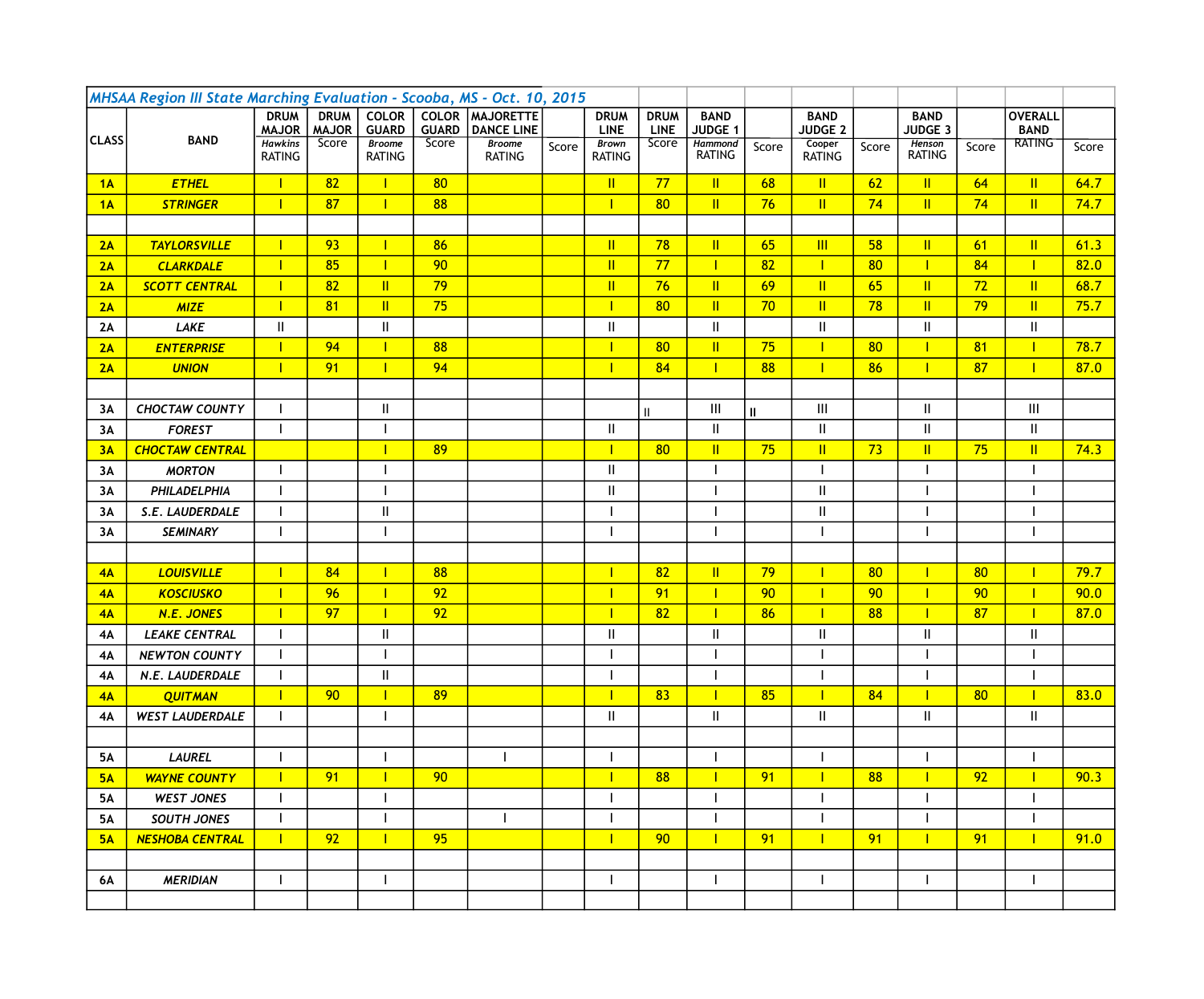| 2015 Region IV MHSAA State Marching Evaluation - Pearl, MS |                        |                |                                     |                 |       |                                    |                |                 |                 |              |                 |                 |                 |                 |                 |             |
|------------------------------------------------------------|------------------------|----------------|-------------------------------------|-----------------|-------|------------------------------------|----------------|-----------------|-----------------|--------------|-----------------|-----------------|-----------------|-----------------|-----------------|-------------|
|                                                            |                        |                | DRUM   DRUM   COLOR COLOR MAJORETTE |                 |       | <b>DRUM</b>                        | <b>Drum</b>    | <b>JUDGE</b>    |                 | <b>JUDGE</b> |                 |                 | <b>JUDGE</b>    |                 | <b>OVERALL</b>  |             |
| <b>CLASS</b>                                               | <b>BAND</b>            |                |                                     |                 |       | MAJOR MAJOR GUARD GUARD DANCE LINE | <b>LINE</b>    | Line            | J. Knight       |              | J. Bubbett      |                 | E. Steadman     |                 |                 | <b>BAND</b> |
|                                                            |                        | RATING         | Score                               | <b>RATING</b>   | Score | <b>RATING</b>                      | <b>RATING</b>  | Score           | <b>RATING</b>   | SCORE        | RATING          | SCORE           | <b>RATING</b>   | SCORE           | <b>RATING</b>   | SCORE       |
| 2A                                                         | Loyd Star              | I              |                                     | $\mathbf{I}$    |       |                                    | $\mathbf I$    |                 | $\mathbf{I}$    |              | $\bf{I}$        |                 | $\bf{I}$        |                 | $\bf{I}$        |             |
| 3A                                                         | <b>Franklin County</b> | $\bf I$        |                                     | $\overline{II}$ |       |                                    | $\mathbf I$    |                 | $\overline{II}$ |              | $\overline{II}$ |                 | $\overline{II}$ |                 | $\overline{II}$ |             |
| 3A                                                         | <b>McLaurin</b>        | $\mathbf{I}$   | 80                                  | III             | 51    |                                    | III            | 51              | III             | 48           | III             | 50              | III             | 51              | III             | 49.7        |
| 3A                                                         | <b>Crystal Springs</b> |                |                                     | $\mathbf X$     |       |                                    | $\rm II$       |                 | $\mathbf{I}$    |              | $\mathbf{I}$    |                 | $\mathbf{I}$    |                 | $\;$ II         |             |
| 3A                                                         | Wesson                 | $\overline{I}$ | 80                                  | $\overline{I}$  | 85    |                                    | $\overline{1}$ | 84              | $\mathbf{I}$    | 88           | $\overline{I}$  | 88              | $\overline{I}$  | 86              | $\mathbf{I}$    | 87.3        |
| $\overline{3A}$                                            | Magee                  | I              |                                     | $\mathbf I$     |       |                                    | $\mathbf I$    |                 | $\mathbf{I}$    |              | $\mathbf{I}$    |                 | $\mathbf I$     |                 | $\mathbf I$     |             |
| 4A                                                         | Richland               |                | 91                                  | $\mathbf I$     | 85    |                                    | $\overline{I}$ | $\overline{80}$ | П               | 85           | $\mathbf{I}$    | $\overline{80}$ | $\mathbf{I}$    | $\overline{80}$ | $\mathbf I$     | 81.7        |
| 4A                                                         | Florence               | $\mathbf{I}$   | 95                                  | $\mathbf{I}$    | 87    |                                    | $\mathbf I$    | 87              | $\mathbf{I}$    | 84           | $\mathbf{I}$    | 83              | $\overline{I}$  | 85              | $\mathbf I$     | 84.0        |
| 4A                                                         | Mendenhall             | $\mathbf{I}$   | 84                                  | $\overline{I}$  | 81    |                                    | $\mathbf I$    | 85              | $\mathbf{I}$    | 86           | $\mathbf{I}$    | 84              | $\mathbf{I}$    | 87              | $\mathbf{I}$    | 85.7        |
| 4A                                                         | Raymond                |                |                                     | I               |       |                                    | $\mathbf{I}$   |                 | $\mathbf I$     |              | $\mathbf I$     |                 | $\bf{I}$        |                 | $\mathbf I$     |             |
| 4A                                                         | Lawrence County        | $\bf{I}$       |                                     | $\mathbf I$     |       |                                    | $\mathbf I$    |                 | $\mathbf{I}$    |              | $\mathbf{I}$    |                 | I               |                 | $\mathbf I$     |             |
| 4A                                                         | McComb                 | I              |                                     | $\mathbf{I}$    |       |                                    | $\mathbf I$    |                 | $\mathbf{II}$   |              | $\rm II$        |                 | $\mathbf{I}$    |                 | $\rm II$        |             |
| 4A                                                         | North Pike             |                |                                     | I               |       |                                    | $\mathbf I$    |                 | $\mathbf I$     |              | $\bf{I}$        |                 | $\mathbf I$     |                 | $\mathbf I$     |             |
| 5A                                                         | Vicksburg              |                |                                     | I               |       |                                    | $\mathbf I$    |                 | $\mathbf{I}$    |              | $\rm II$        |                 | $\mathbf{I}$    |                 | $\rm II$        |             |
| 5A                                                         | Germantown             | $\mathbf{I}$   | 97                                  | $\mathbf{I}$    | 88    |                                    | $\overline{1}$ | 93              | $\mathbf I$     | 95.5         | $\mathbf{I}$    | 95              | $\mathbf{I}$    | 96              | $\mathbf I$     | 95.5        |
| 5A                                                         | Ridgeland              |                | 93                                  | $\overline{I}$  | 91    |                                    | $\mathbf I$    | 92              |                 | 92.5         | $\mathbf{I}$    | 90              | $\overline{I}$  | 93              | $\mathbf{I}$    | 91.8        |
| 5A                                                         | Brookhaven             |                |                                     | $\overline{I}$  |       |                                    | $\mathbf I$    |                 | $\mathbf I$     |              | $\mathbf I$     |                 | $\mathbf I$     |                 | $\rm I$         |             |
| 6A                                                         | Jim Hill               | I              |                                     | $\rm II$        |       | $\mathbf I$                        | $\rm II$       |                 | $\mathbf{I}$    |              | $\mathbf I$     |                 | $\rm II$        |                 | $\mathbf I$     |             |
| 6A                                                         | <b>Forest Hill</b>     |                |                                     | $\rm II$        |       |                                    | $\mathbf I$    |                 | $\mathbf I$     |              | $\mathbf I$     |                 | $\mathbf{I}$    |                 | $\overline{I}$  |             |
| 6A                                                         | Callaway               |                |                                     | I               |       | $\mathbf{I}$                       | $\rm II$       |                 | $\mathbf I$     |              | $\rm II$        |                 | $\rm II$        |                 | $\mathbf{I}$    |             |
| 6A                                                         | Terry                  |                |                                     | I               |       |                                    | $\mathbf I$    |                 | $\mathbf{I}$    |              | $\mathbf I$     |                 | I               |                 | $\mathbf I$     |             |
| 6A                                                         | Northwest Rankin       | I              |                                     | I               |       |                                    | $\overline{I}$ |                 | $\mathbf I$     |              | $\mathbf I$     |                 | $\mathbf I$     |                 | $\mathbf I$     |             |
| 6A                                                         | Murrah                 | I              |                                     | I               |       |                                    | $\overline{I}$ |                 | $\mathbf{I}$    |              | $\mathbf{I}$    |                 | $\mathbf{I}$    |                 | $\rm II$        |             |
| 6A                                                         | <b>Madison Central</b> | I              |                                     | I               |       |                                    | $\mathbf I$    |                 | $\mathbf I$     |              | $\mathbf I$     |                 | $\mathbf I$     |                 | $\overline{I}$  |             |
| 6A                                                         | <b>Brandon</b>         |                |                                     | I               |       |                                    | $\mathbf I$    |                 | $\mathbf I$     |              | $\mathbf I$     |                 | I               |                 | $\mathbf I$     |             |
| 6A                                                         | <b>Clinton</b>         | $\overline{I}$ | 94                                  | $\mathbf{I}$    | 97    |                                    | $\overline{1}$ | 97              | $\mathbf I$     | 95.5         | $\mathbf{I}$    | 92              | $\mathbf{I}$    | 96.5            | $\mathbf{I}$    | 94.7        |
| 6A                                                         | <b>Warren Central</b>  | $\mathbf I$    |                                     | $\mathbf I$     |       |                                    | $\rm I$        |                 | $\mathbf I$     |              | $\mathbf{I}$    |                 | $\mathbf I$     |                 |                 |             |
| 6A                                                         | Pearl                  | $\mathbf{I}$   | 90                                  | $\overline{I}$  | 89    |                                    | $\overline{1}$ | 93              | $\mathbf{I}$    | 96           | $\mathbf{I}$    | 93              | $\mathbf{I}$    | 95              | $\mathbf{I}$    | 94.7        |
|                                                            |                        |                |                                     |                 |       |                                    |                |                 |                 |              |                 |                 |                 |                 |                 |             |